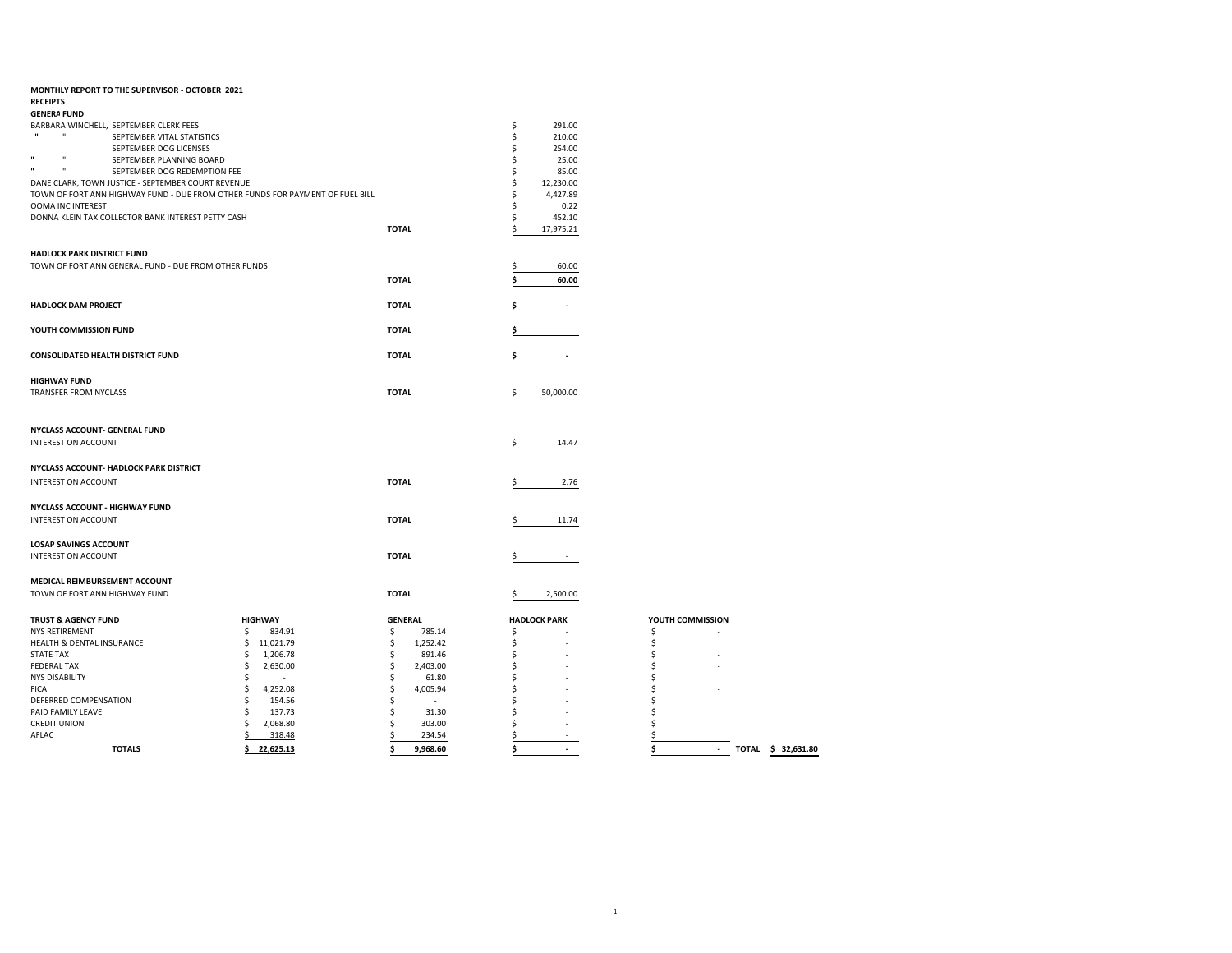| <b>DISBURSEMENTS</b><br><b>GENERAL FUND</b>                |              |    |                          | <b>HIGHWAY FUND-OV (DB)</b>    |    |           |  |
|------------------------------------------------------------|--------------|----|--------------------------|--------------------------------|----|-----------|--|
| STATE COMPTROLLER - STATE SHARE OF JUSTICE COURT REVENUE - |              | \$ | 7,418.00                 | ABSTRACT                       | \$ | 7,881.43  |  |
| PAYROLL                                                    |              | \$ | 26,597.66                | <b>HEALTH INSURANCE</b>        | \$ | 13,160.83 |  |
| <b>TOWN SHARE FICA</b>                                     |              | \$ | 2,002.97                 | PAYROLL                        | Ś  | 28,973.07 |  |
| TOWN BOARD EXPENSE                                         |              | \$ | 112.68                   | TOWN SHARE FICA                | \$ | 2,126.04  |  |
| SUPERVISORS EXPENSE                                        |              | Ś  | 479.04                   |                                | Ś  | 52,141.37 |  |
| CENTRAL COMMUNICATIONS                                     |              | \$ | 368.81                   |                                |    |           |  |
|                                                            |              |    |                          |                                |    |           |  |
| <b>ATTORNEY EXPENSE</b>                                    |              | Ŝ. | $\overline{\phantom{a}}$ | <b>HIGHWAY FUND-TW (DA)</b>    |    |           |  |
| REGISTRAR VITAL STATISTICS                                 |              | Ŝ  | 89.84                    | ABSTRACT                       | \$ | 7,287.20  |  |
| JUSTICE COURT EXPENSE                                      |              | Ś  | 33.87                    | FUEL PAYMENT TO (              | \$ | 4,427.89  |  |
| TOWN CLERK EXPENSE                                         |              | Ś  | ä,                       |                                | \$ | 11,715.09 |  |
| <b>PUBLICITY</b>                                           |              | \$ | 300.00                   | <b>TOTAL</b>                   | \$ | 63,856.46 |  |
| NYS PAID FAMILY LEAVE                                      |              | Ŝ  | 31.30                    |                                |    |           |  |
| <b>CENTRAL PRINTINGS</b>                                   |              | \$ | 246.95                   | <b>TRUST &amp; AGENCY FUND</b> |    |           |  |
| PLANNING BOARD EXPENSE                                     |              | Ś  | 90.00                    | AFLAC                          | \$ | 474.84    |  |
| <b>ASSESSOR CONTRACTUAL</b>                                |              | Ŝ  | 7.99                     | <b>NY STATE TAX</b>            | \$ | 2,098.24  |  |
| FUEL MANAGEMENT                                            |              | Ś  | 580.62                   | <b>CREDIT UNION</b>            | Ś  | 2,371.80  |  |
| SUPERINTENDENT OF HIGHWAYS                                 |              | \$ | 218.00                   | RETIREMENT                     | \$ | 1,620.05  |  |
| <b>DOG CONTROL</b>                                         |              | Ŝ  |                          | HEALTH INSURANCE               | Ś  | 12,297.79 |  |
| SAFETY INSPECTION                                          |              | Ŝ  | 40.99                    | NYS DEFERRED COMP              | Ś  | 154.56    |  |
| <b>TRAFFIC CONTROL</b>                                     |              | S  | $\overline{\phantom{a}}$ | <b>FICA</b>                    | Ś  | 8,258.02  |  |
| <b>STREET LIGHTS</b>                                       |              | Ś  | 192.32                   | <b>FEDERAL TAX</b>             | Ś  | 5,033.00  |  |
| DUE TO OTHER FUNDS TO HADLOCK                              |              | \$ | 60.00                    | <b>DISABILITY</b>              | Ś  | 61.80     |  |
| FORT ANN RESCUE SQUAD                                      |              | \$ | 34,650.50                | PAID FAMILY LEAVE              | S  | 558.99    |  |
| DISABILITY INSURANCE                                       |              | \$ | 61.80                    | <b>TOTAL</b>                   | Ś  | 32,929.09 |  |
| <b>HEALTH INSURANCE</b>                                    |              | Ś  | 1,071.94                 |                                |    |           |  |
| <b>BUILDINGS EXPENSE</b>                                   |              | Ś  | 1,504.27                 |                                |    |           |  |
|                                                            |              | Ś  | 76,159.55                |                                |    |           |  |
| <b>HADLOCK PARK DISTRICT</b>                               |              |    |                          |                                |    |           |  |
| PAYROLL                                                    |              | Ŝ  |                          |                                |    |           |  |
| TOWN SHARE FICA                                            |              | Ŝ  | J.                       |                                |    |           |  |
| <b>ABTRACT</b>                                             |              |    | 91.58                    |                                |    |           |  |
|                                                            | <b>TOTAL</b> | Ś  | 91.58                    |                                |    |           |  |
| YOUTH COMMISSION FUND                                      |              |    |                          |                                |    |           |  |
| ABSTRACT                                                   |              |    | 1,229.60                 |                                |    |           |  |
|                                                            |              |    |                          |                                |    |           |  |
|                                                            | <b>TOTAL</b> |    | 1,229.60                 |                                |    |           |  |
|                                                            |              |    |                          |                                |    |           |  |
| <b>HADLOCK DAM PROJECT</b>                                 | <b>TOTAL</b> |    |                          |                                |    |           |  |
|                                                            |              |    |                          |                                |    |           |  |
| <b>CONSOLIDATED HEALTH</b>                                 | <b>TOTAL</b> |    |                          |                                |    |           |  |
|                                                            |              |    |                          |                                |    |           |  |
| NYCLASS ACCOUNT - GENERAL FUND                             |              |    |                          |                                |    |           |  |
| TRANSFER FROM GENERAL FUND                                 | <b>TOTAL</b> |    |                          |                                |    |           |  |
|                                                            |              |    |                          |                                |    |           |  |
| NYCLASS ACCOUNT-HADLOCK PARK DISTRICT                      |              |    |                          |                                |    |           |  |
| TRANSFER TO HADLOCK PARK CHECKING                          | <b>TOTAL</b> |    | $\overline{\phantom{a}}$ |                                |    |           |  |
|                                                            |              |    |                          |                                |    |           |  |
| <b>NYCLASS ACCOUNT - HIGHWAY FUND</b>                      |              |    |                          |                                |    |           |  |
| TRANSFER TO HIGHWAY CHECKING ACCOUNT                       | <b>TOTAL</b> |    | 50,000.00                |                                |    |           |  |
|                                                            |              |    |                          |                                |    |           |  |
| <b>LOSAP SAVINGS ACCOUNT</b>                               |              |    |                          |                                |    |           |  |
| TRANSFER TO GENERAL FUND PILOT KNOB CONTRIBUTION           | <b>TOTAL</b> |    | $\sim$                   |                                |    |           |  |
|                                                            |              |    |                          |                                |    |           |  |
| MEDICAL REIMBURSEMENT ACCOUNT                              |              |    |                          |                                |    |           |  |
| AC TRANSFER TO CDPHP SETTLEMENTS                           | <b>TOTAL</b> | \$ | 1,133.80                 |                                |    |           |  |
|                                                            |              |    |                          |                                |    |           |  |

| <b>HIGHWAY FUND-OV (DB)</b>    |             |           |
|--------------------------------|-------------|-----------|
| <b>ABSTRACT</b>                | \$          | 7,881.43  |
| <b>HEALTH INSURANCE</b>        | \$          | 13,160.83 |
| <b>PAYROLL</b>                 | \$          | 28,973.07 |
| <b>TOWN SHARE FICA</b>         | \$          | 2,126.04  |
|                                | \$          | 52,141.37 |
| <b>HIGHWAY FUND-TW (DA)</b>    |             |           |
| <b>ABSTRACT</b>                | \$          | 7,287.20  |
| FUEL PAYMENT TO (              |             | 4,427.89  |
|                                | $rac{5}{5}$ | 11,715.09 |
| <b>TOTAL</b>                   | \$          | 63.856.46 |
| <b>TRUST &amp; AGENCY FUND</b> |             |           |
| AFLAC.                         | \$          | 474.84    |
| <b>NY STATE TAX</b>            | \$          | 2,098.24  |
| <b>CREDIT UNION</b>            | \$          | 2,371.80  |
| <b>RETIREMENT</b>              | \$          | 1,620.05  |
| <b>HEALTH INSURANCE</b>        | \$          | 12,297.79 |
| NYS DEFERRED COMP              | \$          | 154.56    |
| <b>FICA</b>                    | \$          | 8,258.02  |
| <b>FEDERAL TAX</b>             | \$          | 5.033.00  |
| <b>DISABILITY</b>              | \$          | 61.80     |
| PAID FAMILY LEAVE              | \$          | 558.99    |
| <b>TOTAL</b>                   | \$          | 32.929.09 |